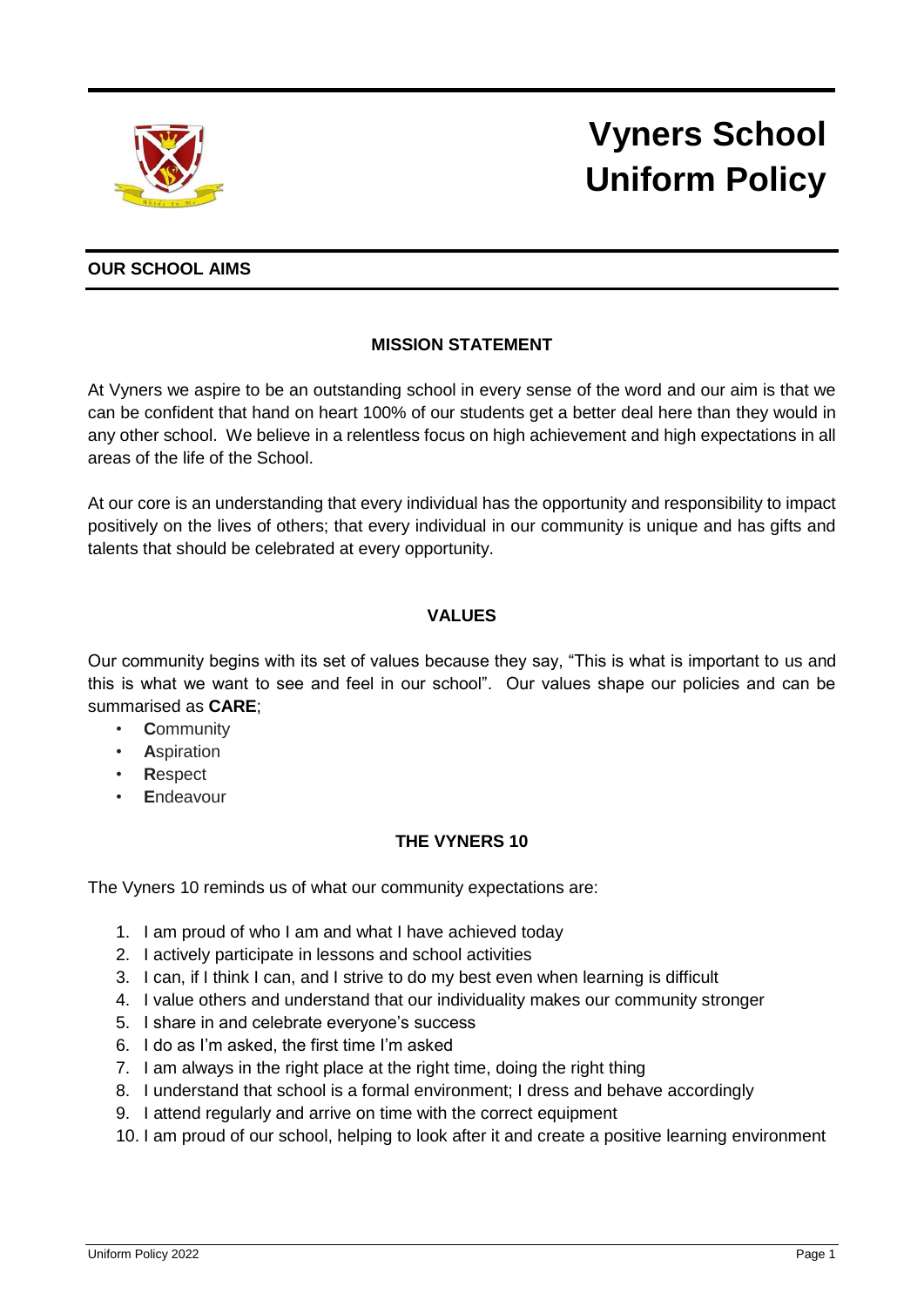## **UNIFORM POLICY STATEMENT**

It is our policy that all children should wear the Vyners School uniform with pride when attending school, on their way to and from school or when participating in school-organised events outside normal school hours.

#### **UNIFORM POLICY AIMS**

Our policy is based on the notion that a school uniform:

- promotes a sense of pride in the school;
- engenders a feeling of community and belonging;
- is practical and smart;
- identifies the students with the school;
- ensures students feel equal to their peers in terms of appearance;
- is regarded as suitable, and good value for money, by most parents;
- has been designed with health and safety in mind:
- is inclusive at all levels socially, culturally and religiously.

#### **CLOTHING LIST**

#### **STUDENTS IN YEARS 7-11**

A range of uniform items is available from the following suppliers:

| <b>Beat School Uniforms</b>        | Uniform 4 Kids (Pullens) |
|------------------------------------|--------------------------|
| Unit 1                             | 50 High Street           |
| <b>Paramount Industrial Estate</b> | Northwood.               |
| Sandown Road                       | HA6 1BL                  |
| Watford WD24 7XZ                   |                          |
|                                    | Tel 01923 840050         |
| Tel: 0844 879 7288                 |                          |
| www.beatschooluniforms.co.uk       | www.uniform4kids.com     |

Parents are advised **not** to buy items from other, non-approved, suppliers. The School will continue to issue consequences to students who are wearing the wrong uniform, even if those items were purchased in good faith from other suppliers.

The school has paid careful regard to the recently issued statutory guidance from the Department for Education on school uniform provision. Clarity has been provided on where items are compulsory/ optional and where items can be purchased from non-specialist suppliers.

If, for any reason, it is felt necessary for a student to wear anything other than specified uniform, he/she should bring a note asking permission to do so before it is worn.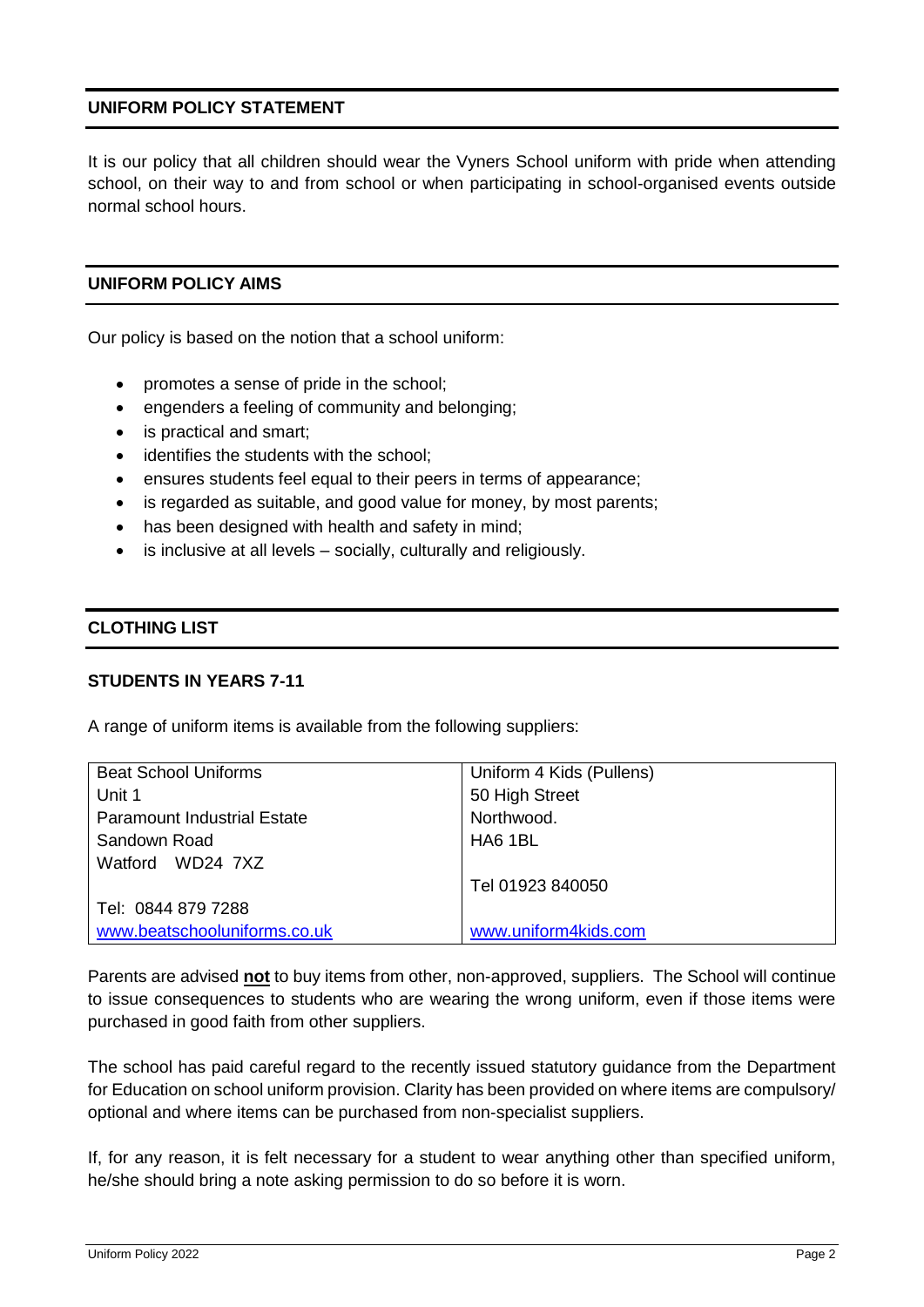All clothing and belongings should be clearly marked with the student's name. This enables mislaid items to be quickly returned to their owner. The school regularly disposes of unclaimed and unnamed lost property items.

# **1. OUTDOOR CLOTHING**

- a. The school blazer must be worn by students at all times including journeys to and from school.
- b. The school tie should be worn at all times, including to and from school.
- c. Other outdoor clothing should be restricted to a plain raincoat, overcoat or anorak. For road safety, detachable fluorescent bands or strips are strongly encouraged on dark mornings and evenings. Hoodies or coats with logos are not permitted.
- d. If a scarf is required, it should be in the school colours of plain bottle green or black.
- e. It is recommended that parents of cyclists insist that students use fluorescent arm bands and helmets.

# **2. INDOOR CLOTHING**

|    | <b>ALL STUDENTS</b>                                                     | <b>Compulsory</b> | To be      |
|----|-------------------------------------------------------------------------|-------------------|------------|
|    |                                                                         | item?             | purchased  |
|    |                                                                         |                   | from       |
|    |                                                                         |                   | official   |
|    |                                                                         |                   | stockists? |
| a. | The school blazer must be worn in school by all students                | Y                 | Y          |
| b. | The school tie must be worn by all students. The design of the tie      | Ý                 | Ÿ          |
|    | will vary depending on which tutorial/house students belong.            |                   |            |
|    | When tied, the school logo should be clearly visible beneath the        |                   |            |
|    | knot. Parents of transferring Year 6-7 students will be informed of     |                   |            |
|    | their child's tutorial at the New Parents' Meeting in July. For mid-    |                   |            |
|    | term admissions, parents will be informed on confirmation of            |                   |            |
|    | accepting a place in the school.                                        |                   |            |
|    | c. Plain white shirt or blouse with a collar suitable for a tie in non- | Υ                 | N          |
|    | transparent fabric (not Aertex, cheesecloth, etc.). Shirts must be      |                   |            |
|    | tucked into the waistband of the skirt/trousers and all buttons         |                   |            |
|    | should be done up, including the top button. They should have           |                   |            |
|    | either long sleeves or short sleeves, but must not be sleeveless,       |                   |            |
|    | and there should be no trimmings. Vests or T-shirts worn under          |                   |            |
|    | shirts/blouses should be plain white. A clean shirt/blouse should       |                   |            |
|    | be available for any official school function.                          |                   |            |
|    | d. Pullovers are not essential as the buildings are always well heated. | N                 | Y          |
|    | If worn, they should be purchased from one of our uniform suppliers     |                   |            |
|    | and carry the school logo.                                              |                   |            |
| е. | Shoes should be plain black, flat or lace-up styles, with closed toes   | Y                 | N          |
|    | and heels. Canvas plimsolls, ankle boots, 'Kicker' style boots, Vans    |                   |            |
|    | style leather plimsolls or black leather trainers are not allowed.      |                   |            |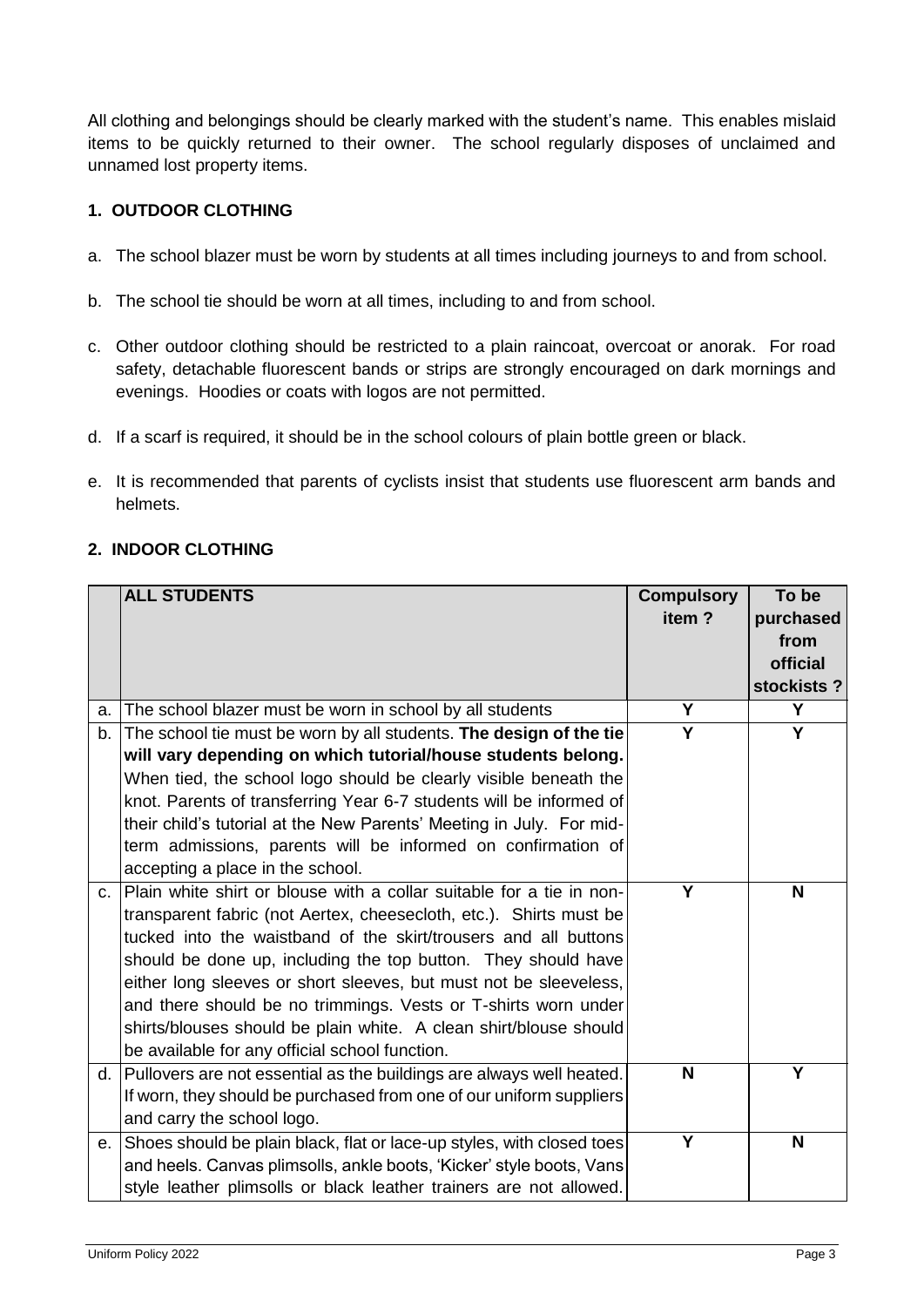|    | Training shoes may only be worn during PE or games activities, or<br>when a Year Leader has agreed their use for special medical     |   |   |
|----|--------------------------------------------------------------------------------------------------------------------------------------|---|---|
|    | reasons when a doctor's note will be required. Boots may be worn                                                                     |   |   |
|    | to and from school in the winter, but not around the school buildings                                                                |   |   |
|    | and such boots should not have hardened toe-caps or studded                                                                          |   |   |
|    | soles. Shoe soles may not exceed 1cm and heel height may not                                                                         |   |   |
|    | exceed 5cms when measured at the back of the heel. Because of                                                                        |   |   |
|    |                                                                                                                                      |   |   |
|    | slippery staircases and the particular danger of accidents in<br>practical rooms and laboratories, all sandals, open front or sling- |   |   |
|    |                                                                                                                                      |   |   |
|    | back style shoes are not permitted. Stiletto heels are never                                                                         |   |   |
|    | acceptable.                                                                                                                          |   |   |
|    | <b>EITHER:</b>                                                                                                                       |   |   |
| f. | Plain black trousers of worsted or Terylene or similar fabric.                                                                       | Y | N |
|    | Trousers should be smart, suit-style and have a waistband. They                                                                      |   |   |
|    | must be worn around the waist and not any lower. Extremes of style                                                                   |   |   |
|    | must not be worn. They should not be tight-fitting around the legs.                                                                  |   |   |
|    | Similarly, they should not be 'drain-pipe', flared or 'boot-cut' in style.                                                           |   |   |
|    | Jeans must never be worn.                                                                                                            |   |   |
|    | OR:                                                                                                                                  |   |   |
|    | Pleated school skirt of approximately knee length in plain dark                                                                      | Y | Y |
|    | bottle green to match the blazer. The skirt must be of the agreed                                                                    |   |   |
|    | style and should not be folded or rolled over at the top.                                                                            |   |   |
| g. | Tights or socks should be worn. Tights should be of a plain style in                                                                 | Y | N |
|    | black. If socks are worn, they should be plain white ankle socks                                                                     |   |   |
|    | (not trainer socks). If trousers are worn, socks should be plain                                                                     |   |   |
|    | black or dark grey.                                                                                                                  |   |   |
|    |                                                                                                                                      |   |   |

# **3. PHYSICAL EDUCATION CLOTHING**

|         |                                                                     | <b>Compulsory</b>  | To be      |
|---------|---------------------------------------------------------------------|--------------------|------------|
|         |                                                                     | item?              | purchased  |
|         |                                                                     |                    | from       |
|         |                                                                     |                    | official   |
|         |                                                                     |                    | stockists? |
|         | a. Rugby shirt – bottle green/scarlet/white panels (compulsory for  | $Y$ (if taught     | Υ          |
|         | students taught Rugby) *                                            | Rugby)             |            |
|         | b. Hooded top - bottle green/scarlet/white panels, embroidered with | N (highly          | Y          |
|         | school logo *                                                       | recommended)       |            |
| $C_{1}$ | Sports trousers <b>OR</b> leggings                                  | N                  | Υ          |
| d.      | Sports Top – bottle green/scarlet/white panels, embroidered with    |                    | Υ          |
|         | school logo *                                                       |                    |            |
|         | e. Shorts OR Skort- bottle green/scarlet/white panels               | Υ                  | Υ          |
|         | Socks - bottle green with red VYNERS text                           | Υ                  | Υ          |
| g.      | <b>Trainers</b>                                                     | Y                  | N          |
|         | h. Football boots                                                   | $Y$ (if taught     | N          |
|         |                                                                     | football or rugby) |            |
|         | Shin pads and mouthguard                                            |                    | N          |

\* Option to have initials printed on right breast in white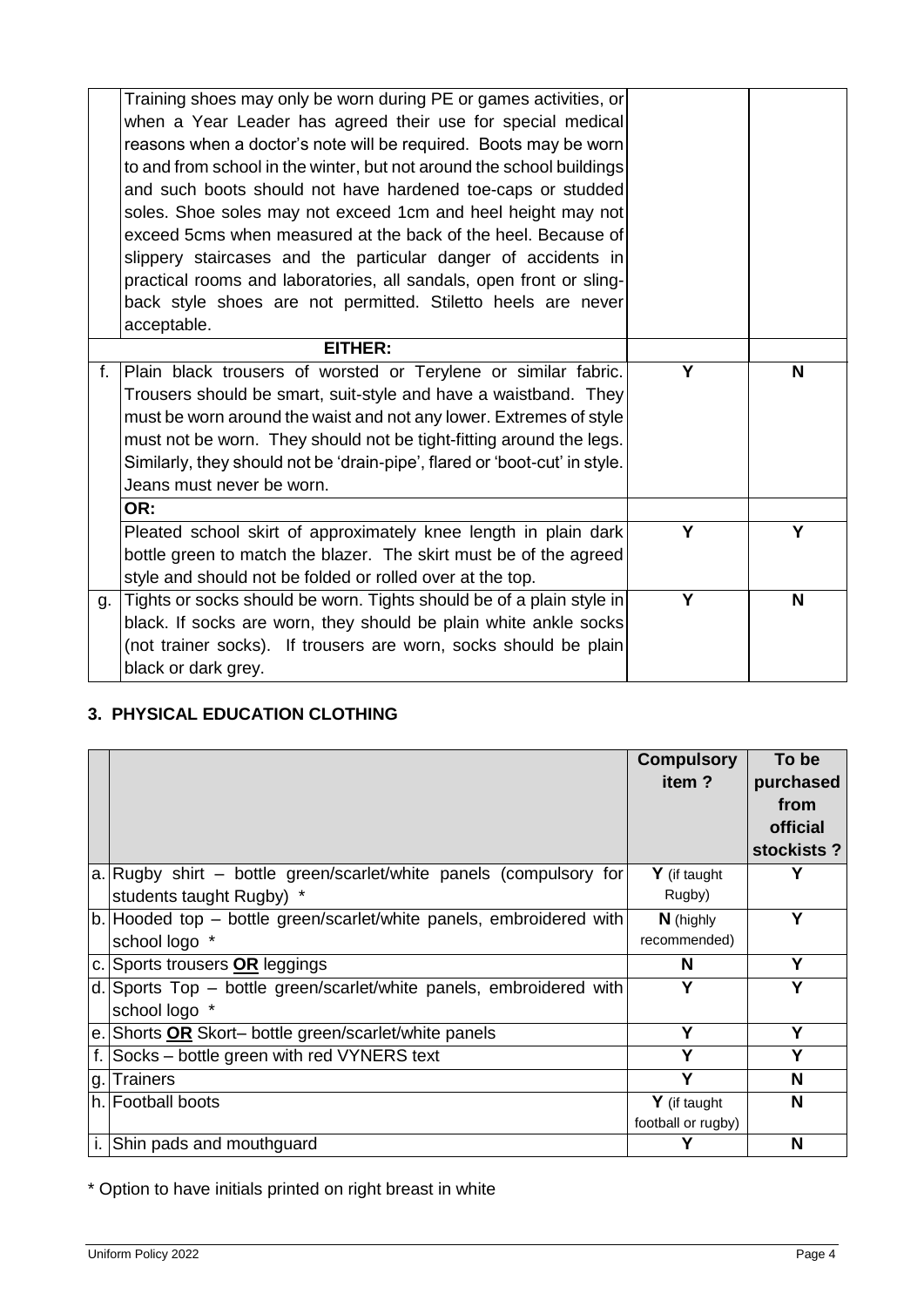All PE clothing, including boots and trainers, should be clearly named both on the inside and outside of the garments (initials not sufficient) in order to enable the PE staff to identify misplaced kit easily.

PE kit must be kept in an appropriate sports bag and labelled clearly. All kit must be taken home regularly to be washed.

# **4. OTHER ITEMS OF CLOTHING AND EQUIPMENT**

- a. Jewellery. This may not be worn apart from a wrist watch. If ears are pierced then only one small plain gold or silver coloured stud may be worn in either one or each ear lobe. No sparkles or coloured studs are allowed. No other piercings are allowed, including, but not limited to, piercings in the nose, eyebrow, tongue, lips etc. Earrings and watches must be removed for PE or covered with tape. The school can accept no responsibility for losses of jewellery. Students will be asked to remove any unacceptable jewellery immediately or be placed into a C4 internal exclusion until such time as it can be removed. If any items of jewellery are confiscated from a student 3 times, the student will receive a C4 for deliberate defiance.
- b. Every student will require a sturdy carrying bag or rucksack to ensure that books, which are the property of the school, are not damaged when taken home for homework. (Students will be held responsible for the good order and care of school books and will be required to replace any books which may be lost or damaged). Cyclists should ensure that they have a safe and adequate place to carry their bags whilst riding.
- c. Those students who rent a school locker are strongly advised to have a sturdy key ring on which to store the key. Locker keys are, by their nature, small and can be easily lost. Lost keys must be replaced at a cost of £5 per key.

## **5. HAIR STYLES**

Extremes of hairstyle are not acceptable. These include unnatural hair dye, shaved heads, Mohicans or shaven patterns or lines, including those made in partings. Hair must be one natural colour and a "grade 2" haircut is the shortest allowed. No lines or shapes are permitted to be shaved into eyebrows. Any decision regarding 'extreme' haircuts will be left to the discretion of the Headteacher.

## **6. MAKE-UP AND NAILS**

Make-up, false eyelashes and nail varnish (including Shellac, gel and nail extensions) should not be worn. Students found to be wearing artificial nails / nail varnish will be asked to immediately remove ordinary nail varnish and/or cut nails to an acceptable length. Where nails need specialist removal, this will need to be done by the following day and the student will be placed into an immediate C4 internal exclusion until such time as they are removed.

## **7. LOST PROPERTY**

This is located in Student Services. Please ensure that all items are clearly labelled. Students will be notified when named items are in lost property. It is their responsibility to collect items. Items not collected, or not named, will be disposed of every half term.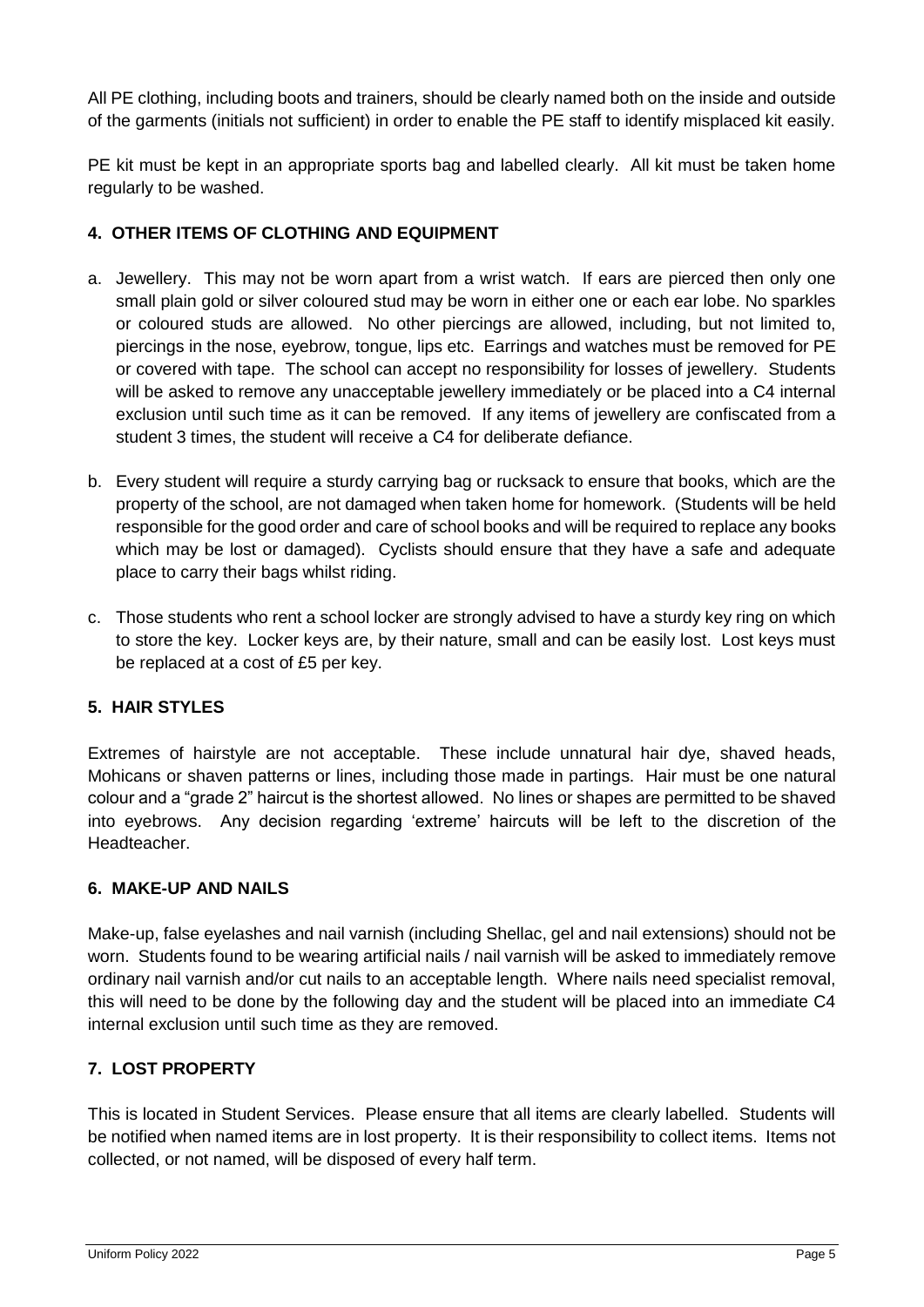## **8. SIXTH FORM UNIFORM**

All Sixth Form students should wear business style clothing when attending school, on their way to and from school or when participating in school-organised events outside normal school hours.

All students must wear a suit or jacket and plain trousers or skirt, a shirt and tie or blouse/plain top. If a jumper is worn then it should be a V neck, also in a plain colour which can be worn beneath a jacket. No sweatshirts, hoodies, denim or trainers are permitted. Lanyards must be visible at all times when walking around school and in all lessons unless a practical lesson warrants removal.

## **Practical Uniform**

Some students in the Sixth Form take part in practical subjects, for which wearing formal dress is not appropriate. The dress code in such subjects is as follows:

| <b>PE</b>                                  | On days where they have theory lessons, students must wear the normal Sixth<br>Form 'business' uniform (see above).                                                                                                                                           |  |
|--------------------------------------------|---------------------------------------------------------------------------------------------------------------------------------------------------------------------------------------------------------------------------------------------------------------|--|
|                                            | For practical lessons, students should wear:                                                                                                                                                                                                                  |  |
|                                            | Plain black (ie unbranded) leggings/jogging bottoms OR official PE trousers<br>$\bullet$<br>/ leggings (available from an official stockist)                                                                                                                  |  |
|                                            | A plain (i.e. unbranded) black T shirt OR official black sports top and an<br>official black hoodie. Both items are available, at a range of price points,<br>from our official stockists.                                                                    |  |
|                                            | Other hoodies, including leaver and ski trip hoodies are not acceptable. Sports<br>tour hoodies may however be worn.                                                                                                                                          |  |
| Art                                        | Students should wear plain black (i.e. unbranded) leggings/jogging bottoms<br>OR official PE trousers / leggings (available from an official stockist)                                                                                                        |  |
|                                            | This should be worn with a plain (i.e. unbranded) black t-shirt <b>OR</b> polo top and<br>an official school hoodie. This may be their sports hoodie from Year 11 or an<br>official black hoodie (with the school crest) available from an official stockist. |  |
|                                            | Leaver / ski trip hoodies are not acceptable.                                                                                                                                                                                                                 |  |
| <b>Drama</b> and<br><b>Performing Arts</b> | Students should wear plain black (i.e. unbranded) leggings/jogging bottoms<br>OR official PE trousers / leggings (available from an official stockist)                                                                                                        |  |
|                                            | This should be worn with a plain (i.e. unbranded) black t-shirt <b>OR</b> polo top and<br>a black school hoodie (with the school crest) available from an official stockist.                                                                                  |  |
|                                            | Leaver / ski trip hoodies are not acceptable.                                                                                                                                                                                                                 |  |